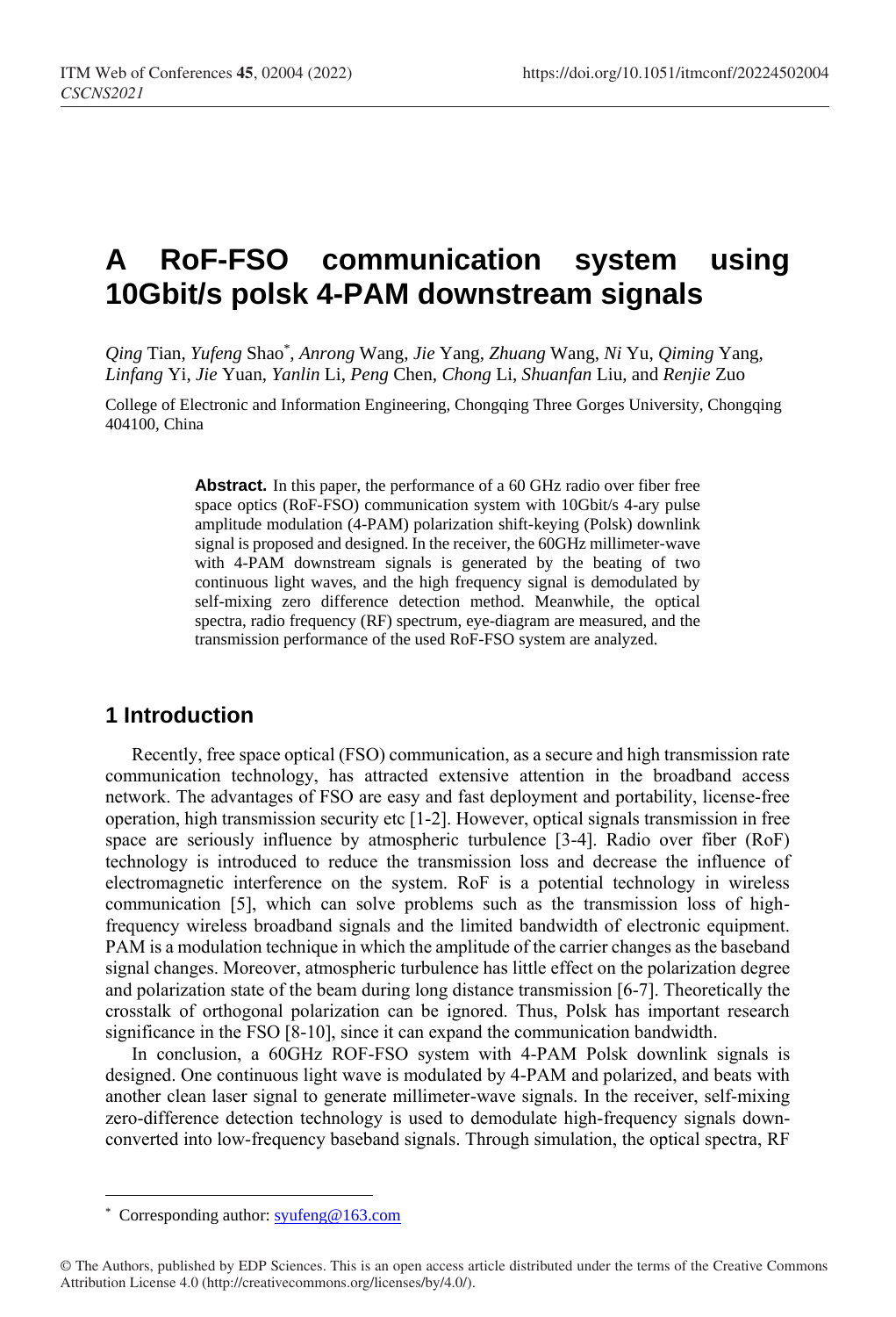spectrum, eye-diagram before and after transmission are measure, and the transmission performance of 10Gbit/s 4-PAM Polsk signal in RoF-FSO system is analyzed.

#### **2 System**



**Fig. 1.** Schematic diagram of system setup.

Figure. 1 depicts the schematic diagram of system setup for 10Gbit/s RoF-FSO system modulated by 4-PAM Polsk. In the transmitter, two continuous waves (CWs) with  $f_1$ =193.16THz and  $f_2$ =193.1THz are produced by two external cavity lasers (ECLs), and the frequency interval between them is 60 GHz. One CW is divided into two orthogonal polarization directions beams after passing through one polarization beam splitter. One part is modulated by a single-arm Mach-Zehnder modulator (MZM) using 10Gbit/s 4-PAM electrical signal, then recombines with another unmodulated beam through the polarization beam to form a polarized light. Through one symmetrical 3dB optical coupler, the modulated optical carrier is coupled with another optical carrier (193.16THz). Since the power of the optical signal will decay in different degrees after transmission in free space, the erbiumdoped fiber amplifier (EDFA) is needed to compensate the transmission attenuation of optical signals. In the receiver, the polarization beam splitter divides the received optical signal into two optical signals that are orthogonal to each other. The 60 GHz millimeter wave is generated in the photodetector (PIN-PD) by two optical sidebands beating together. And transmission and reception of millimeter wave signals are realized by two standard horn antennas. The received millimeter wave signal is demodulated by using the self-mixing zerodifference detection technology, and two adjustable phase shifters are used to compensate the phase deflection between the two signals, which is conducive to reducing the influence of phase noise on the system. Since no local oscillator is used, the system cost budget is further reduced. After self-mixing demodulation, the high-frequency signal is filtered out by a low-pass filter (LPF), then differential reception is carried out to recover the original data information.

## **3 Results**

Figure. 2 (a) and (b) show the time domain waveforms of 4-PAM Polsk signals before and after transmission in 1km free space. There are four level changes of 4-PAM signal, and each level carries 2bit information. As can be seen from the figure, although the waveform of 4- PAM signal has some distortion, it can still be clearly distinguished, and the 4-PAM signals waveform from the transmitter is similar to the receiver.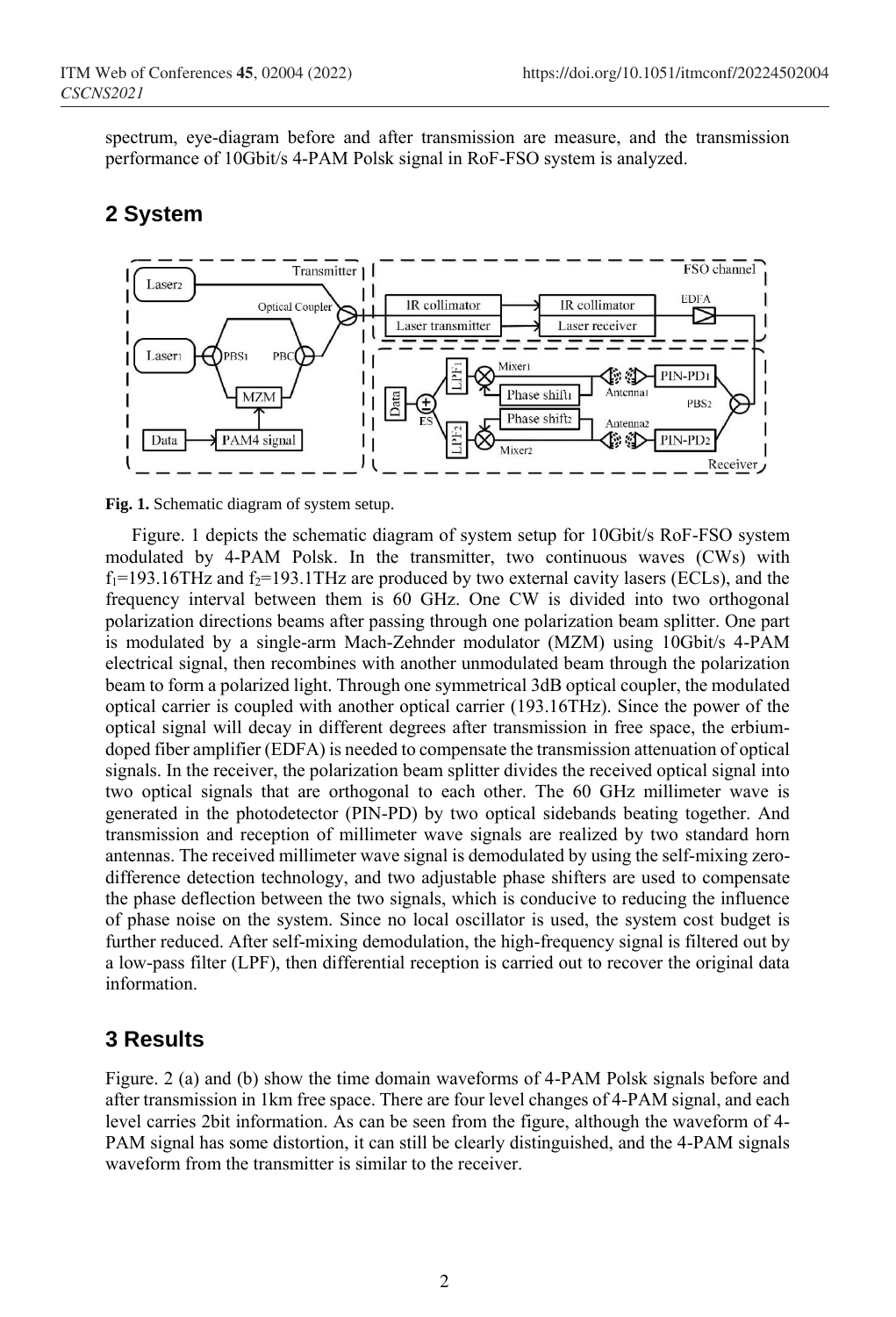

**Fig. 2.** (a) Time-domain waveform before transmission; (b) Time-domain waveform after transmission.

Figure. 3 (a) and (b) are the optical spectrograms before and after transmission. The frequency difference of two optical sidebands is 60GHz, indicating that the system has good frequency stability. Figure. 4 (a) shows the RF spectrum after PIN-PD, 60 GHz millimeter wave is clearly visible. Figure. 4 (b) shows the RF spectrum after differential reception, indicating that the high frequency signal has been filtered out and the baseband signal is obtained.



**Fig. 3.** (a) The optical spectrum before transmission; (b) The optical spectrum after transmission.



**Fig. 4.** (a) The RF spectrum after PIN-PD; (b)The RF spectrum after differential reception.

The eye diagrams under different transmission distances are shown in Figure. 5. It can be clearly seen that, compared with the back-to-back (BTB) case, the edge of the eye diagram after transmission in 1km free space has obvious thickening traces, but it can still meet the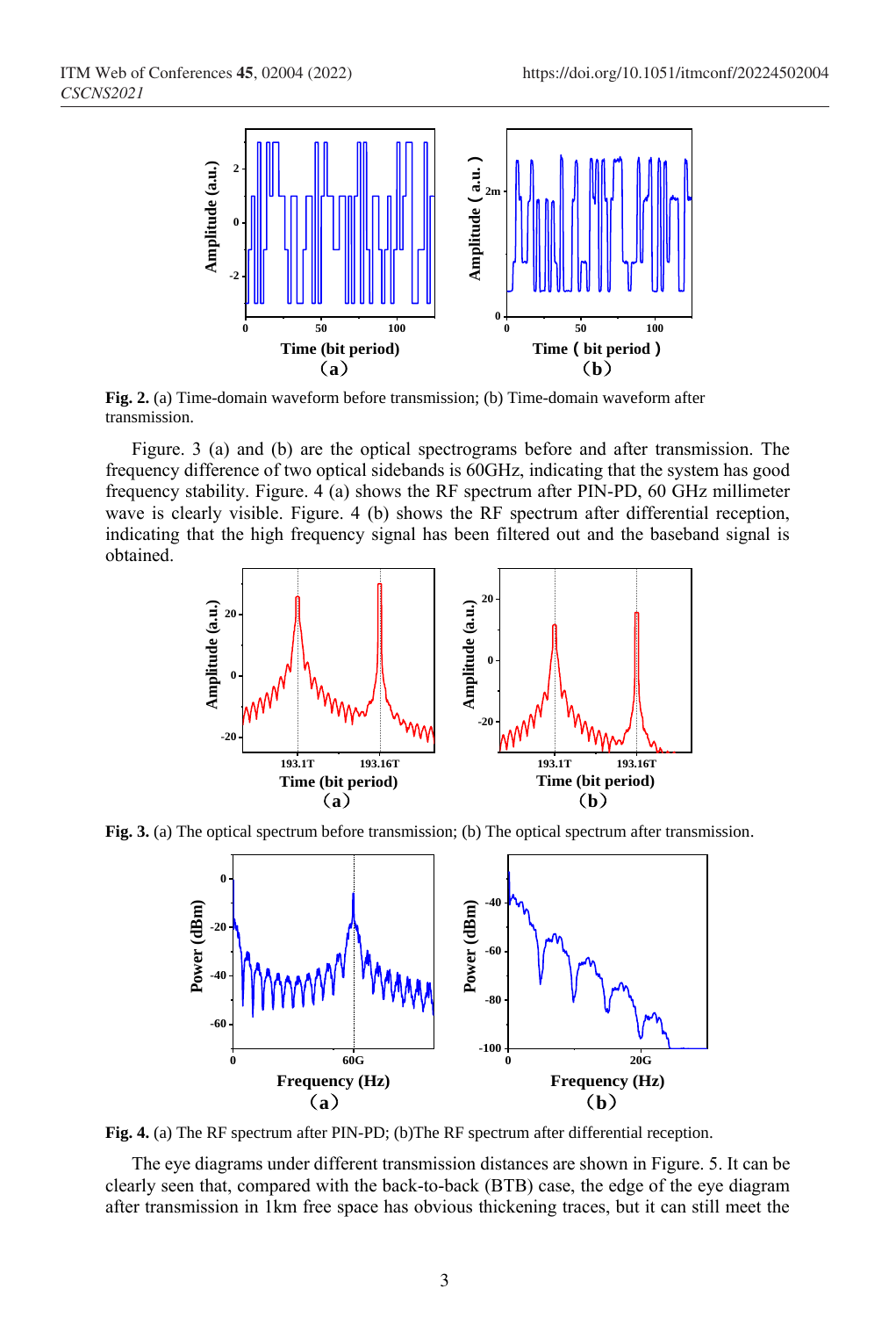basic requirements of communication since the signal decision process can be easily realized in the receiver.



**Fig. 5.** (a) The measured eye diagram at the BTB case; (b) The measured eye diagram after transmission.

## **4 Conclusion**

In this paper, we propose and design a RoF-FSO system, which can transmit 4-PAM Polsk signals with 1km downstream transmission distance. We analyze the transceiver and 10Gbit/s optical signals transmission performance through simulation experiment. The characteristics of 4-PAM signal before and after transmission are tested, such as time-domain waveform, optical spectrogram, RF spectrum and eye diagram. This scheme can further increase the system bandwidth, enhance the stability of the system transmission, and recede the impact of atmospheric turbulence in the future FSO transmission system.

This work is partially supported by the National Natural Science Foundation of China (61107064); Science and Technology Research Program of Chongqing Municipal Education Commission (KJZD-M201901201); Chongqing University Innovation Team Founding (KJTD201320); Chongqing Science and Technology Commission Foundation (cstc2018jcyjAX0038, cstc2016jcyjA0246); Chongqing Key Laboratory of Geological Environment Monitoring and Disaster Early-warning in Three Gorges Reservoir Area; Youth Project of Science and Technology Research Program of Chongqing Education Commission of China (KJQN201801227); Chongqing Three Gorges Reservoir Area Geological Environment Monitoring and Disaster Warning Key Laboratory Open Fund Major Project (ZD2020A0104); Science and Technology Research Program of Chongqing Education Commission of China (KJ1401005); Chongqing Three Gorges College Excellent Achievement Transformation Project (18CGZH03). Postgraduate scientific research innovation project of Chongqing Three Gorges University (YJSKY21015).

## **References**

- 1. S.H Chen, X.Q Chen, S Li, L Yang. Performance analysis of hybrid dual-hop PLC-FSO communication system[J], Journal on Communications, **42**, 10, 243-250 (2021).
- 2. R Baiwa, P Verma. Performance analysis of FSO system for advanced modulation formats under different weather conditions[C], ICICCS. IEEE, 1490-1495 (2018).
- 3. Z.X Xu, G.J Xu, Z.Q Zheng. BER and Channel Capacity Performance of an FSO Communication System over Atmospheric Turbulence with Different Types of Noise[J], Sensors, **21**, 3454-3454 (2021).
- 4. Y.F Shao, L Chen, A.R Wang, Y.J Zhao, Y Long, X.P Ji. Analysis of different subcarrier allocation of M-ary QAM-OFDM downlink in RoF system[J], Optoelectronics Letters, **14**, 40-43 (2018).